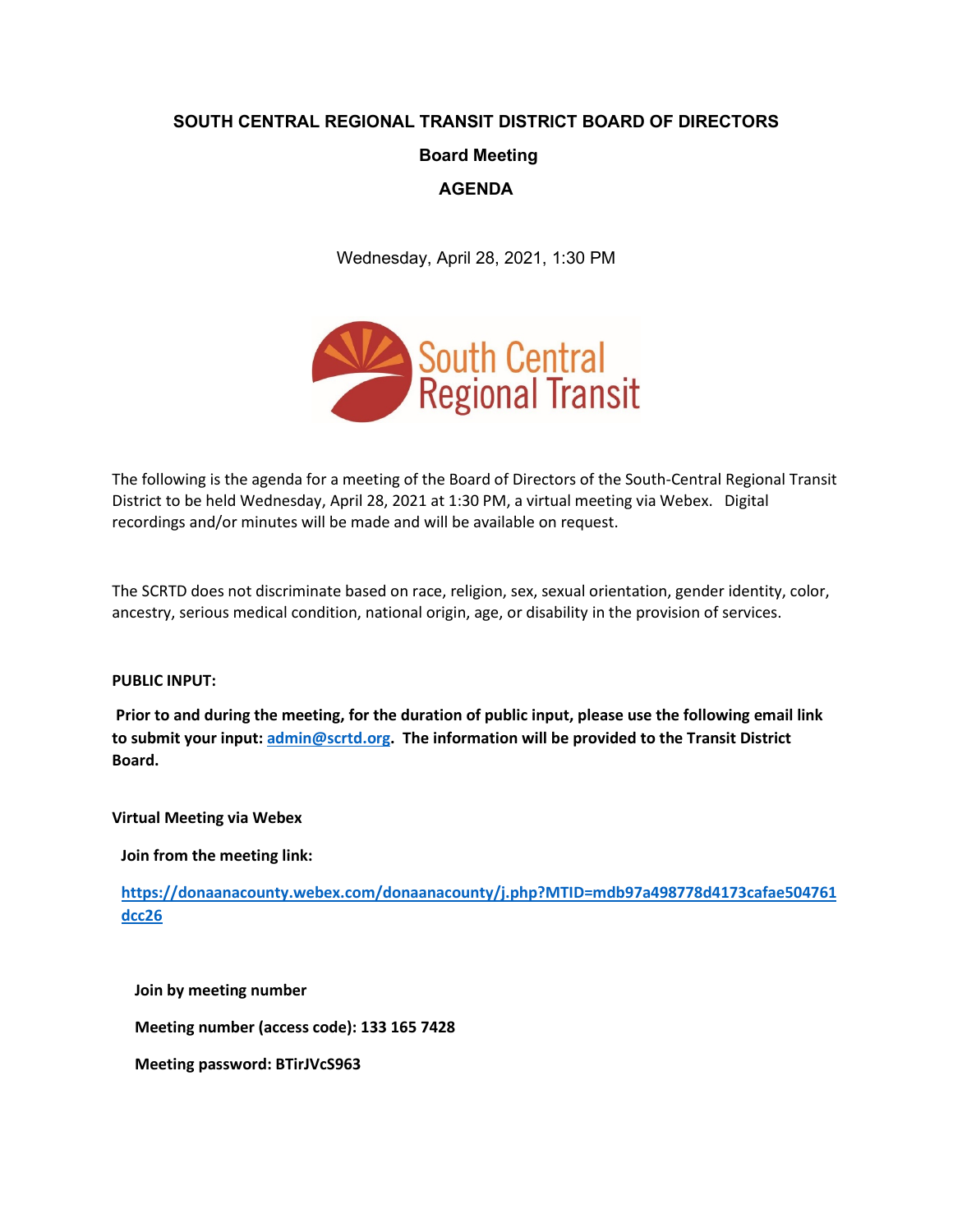**Tap to join from a mobile device (attendees only)**

**[+1-415-655-0003,,1331657428##](tel:%2B1-415-655-0003,,*01*1331657428%23%23*01*) US Toll**

**Join by phone**

**+1-415-655-0003 US Toll**

**[Global call-in numbers](https://donaanacounty.webex.com/donaanacounty/globalcallin.php?MTID=m7a61cde6c4557b63e4eec38d2a4cfe18)**

**Join from a video system or application**

**Dial [1331657428@donaanacounty.webex.com](https://d.docs.live.net/cb2f67b70b450baf/Desktop/Agenda%20Files%20July%20-%20June%202021/April%20Board%20Agenda/%20sip:1331657428@donaanacounty.webex.com)**

**You can also dial 173.243.2.68 and enter your meeting number.**

**Join using Microsoft Lync or Microsoft Skype for Business**

**Dial [1331657428.donaanacounty@lync.webex.com](https://d.docs.live.net/cb2f67b70b450baf/Desktop/Agenda%20Files%20July%20-%20June%202021/April%20Board%20Agenda/%20sip:1331657428.donaanacounty@lync.webex.com)**

**Need help? Go t[o https://help.webex.com](https://help.webex.com/)**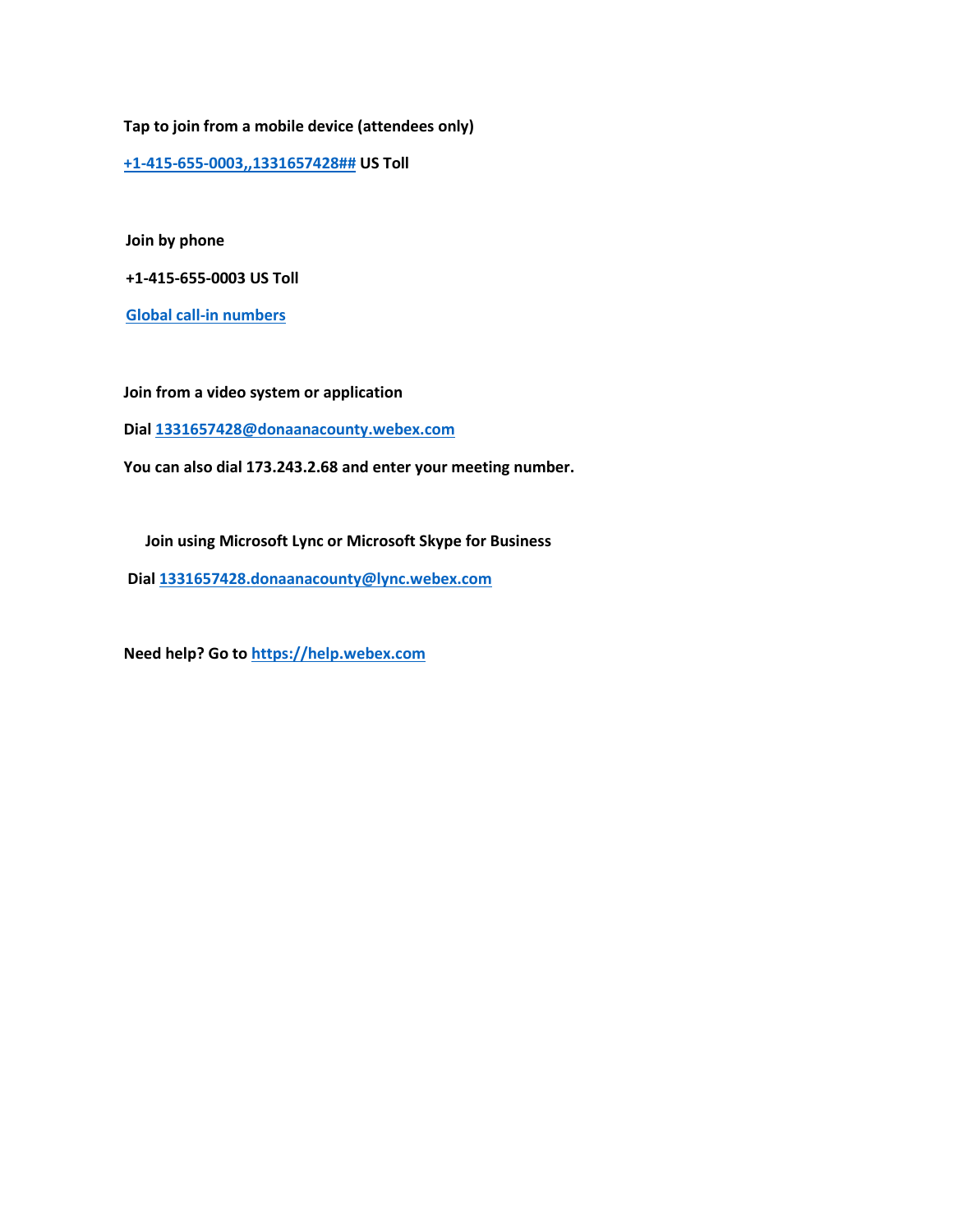## **SOUTH CENTRAL REGIONAL TRANSIT DISTRICT Dona Ana County Government Center 845 North Motel Boulevard Las Cruces, New Mexico 88007**

#### **And Via Webex:**

**[https://donaanacounty.webex.com/donaanacounty/j.php?MTID=mdb97a498778d4173cafae504761d](https://donaanacounty.webex.com/donaanacounty/j.php?MTID=mdb97a498778d4173cafae504761dcc26) [cc26](https://donaanacounty.webex.com/donaanacounty/j.php?MTID=mdb97a498778d4173cafae504761dcc26)**

#### **BOARD AGENDA**

**April 28, 2021**

#### Call to Order

- 1. Pledge of Allegiance
- 2. Roll Call
- 3. Changes to the agenda
- 4. Public Input
- 5. Approval of SCRTD Meeting Minutes of March 26, 2021
- 6. Executive Director's Report David Armijo
- 7. Discussion and Action items:
	- a. Annual Audit Beasley, Mitchell & Co.
	- b. Resolution Approving Annual Audit FY2020
	- c. Third Quarter Financial Report Adam Shea
	- d. Resolution Approving Third Quarter Report
- 8. Board Comment
- 9. Adjourn **Next Meeting May 26, 2021**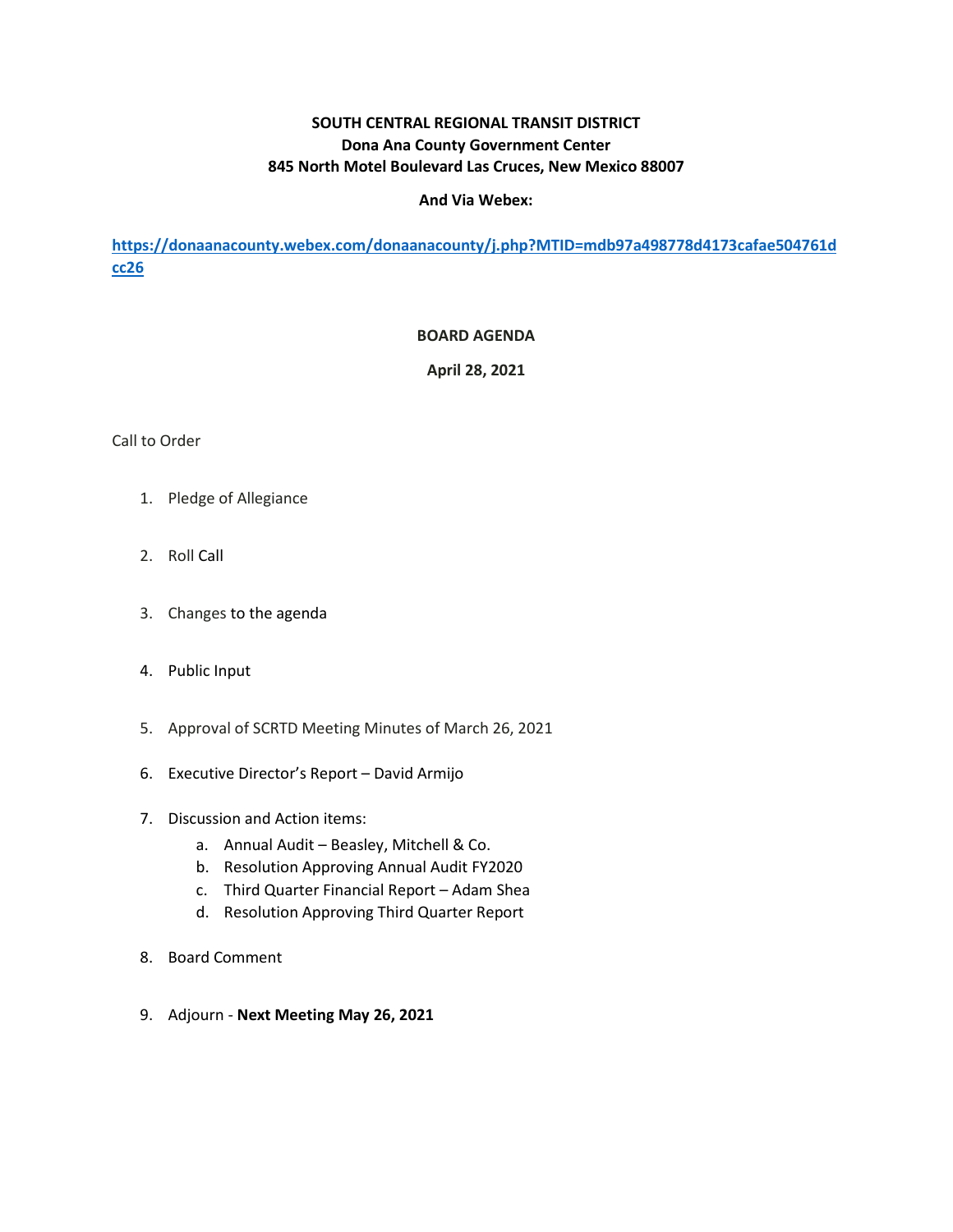**South Central RTD Board of Directors Meeting Wednesday, March 24, 2021 - 1:30 PM Dona Ana County Government Center 845 N. Motel Blvd., Las Cruces, NM 88007**

#### **MINUTES**

#### **MEMBERS PRESENT:**

Javier Perea, RTD Chair, City of Sunland Park Nora Barraza, RTD Vice Chair, Town of Mesilla Yvonne Flores, City of Las Cruces Majorie Powey, Village of Williamsburg Diana Trujillo, City of Anthony Gerald LaFont, City of Elephant Butte

#### **MEMBERS ABSENT:**

Manuel Sanchez, Doña Ana County James "Slim" Whitlock, Village of Hatch Lynn Ellins, City of Las Cruces

**SCRTD STAFF:** David Armijo, SCRTD Executive Director Sara Vasquez, SCRTD Adam Shea, SCRTD

The meeting was called to order at approximately 1:30.

**1. PLEDGE OF ALLEGIANCE (1:30 PM)**

ALL STAND FOR THE PLEDGE OF ALLEGIANCE.

**2. ROLL CALL**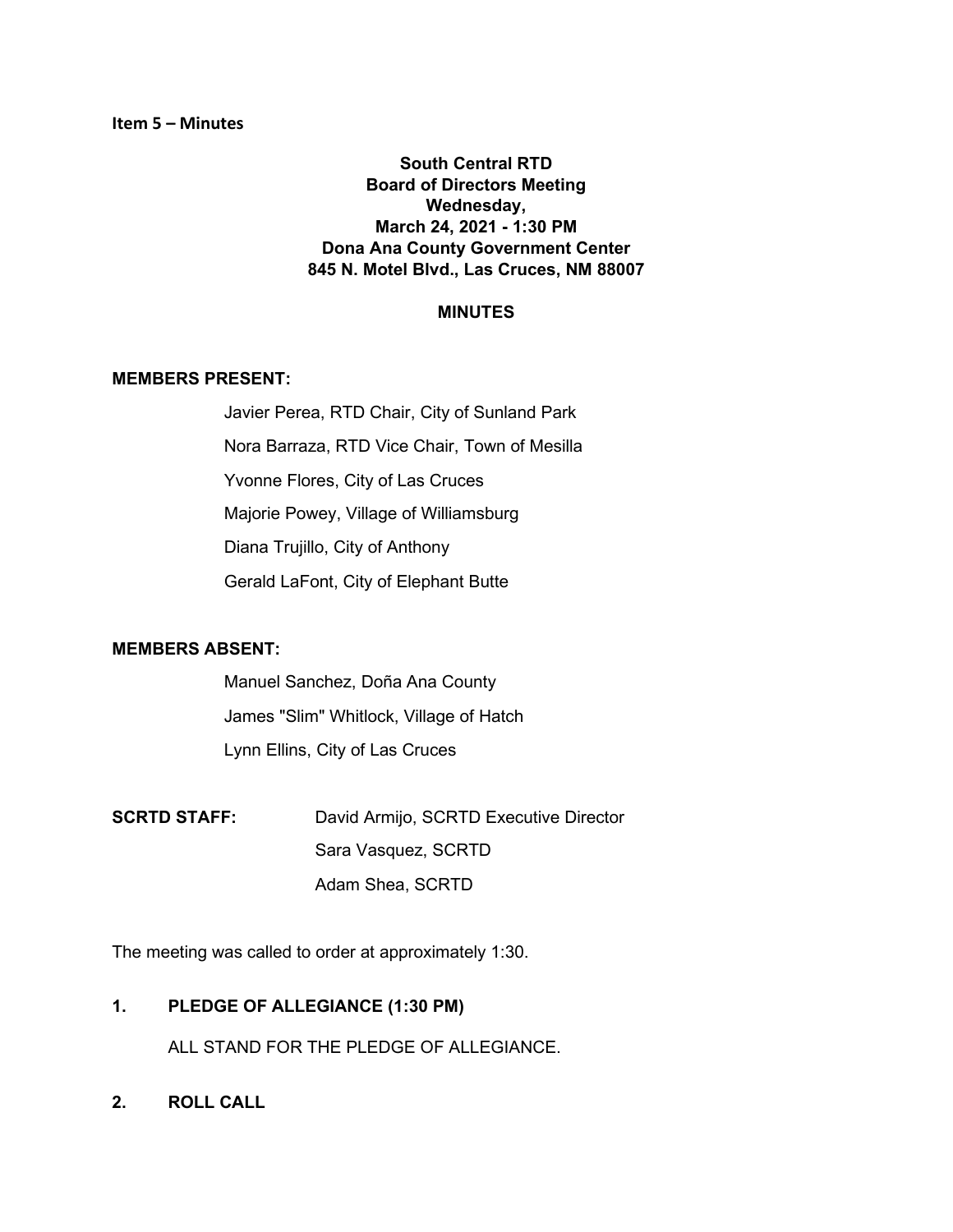A quorum was determined to be present.

### **CHANGES TO THE AGENDA**

There were no changes to the agenda. Motioned by Diana Trujillo, second by Majorie Powey. Passed unanimously.

#### **3. PUBLIC INPUT**

There was none.

## **4. APPROVAL OF SCRTD MEETING MINUTES OF February 28, 2021**

There were no changes to the minutes. Motioned by Yvonne Flores, seconded by Diana Trujillo. Passed unanimously.

## **5. EXECUTIVE DIRECTOR'S REPORT**

David Armijo gave the Executive Director's report. Ridership went up due to school returning and weather changes, specifically on the Green Route. School will begin in Hatch within the next week. There is also an increase of ridership on the Yellow Route from Santa Teresa/Sunland Park into downtown El Paso. There have been a little over 4,000 rides per month; 4,200 last month. They are on track to do well over 5,000 rides this month: a 20% increase.

There was discussion of the schools opening and increased ridership. Businesses are also beginning to reopen which has more people travelling. Each route has different orientation; the Yellow Route tends to be more work related or families, but the Green Route in Hatch is specific to schools. There was discussion on how SCRTD and the Roadrunner buses support each other to connect people to their destinations.

## **6. BUDGET WORKSHOP**

## **a. Draft Budget Materials**

David Armijo gave the presentation; this is an opening of the budget process and there are several months to go. The process needs to be completed by June and sent to the state. Some parts of the report are still in progress; the most significant one is the local agreement between the county and the SCRTD. That discussion will happen next month to decide what funds to expect the next year; membership fees are standard. The next opportunity will be funding from New Mexico Department of Transportation. There is anticipation of having some funding from the CARES Act that will augment the budget beyond last years. An overview was shown of the information; there are eight sub areas to include accomplishments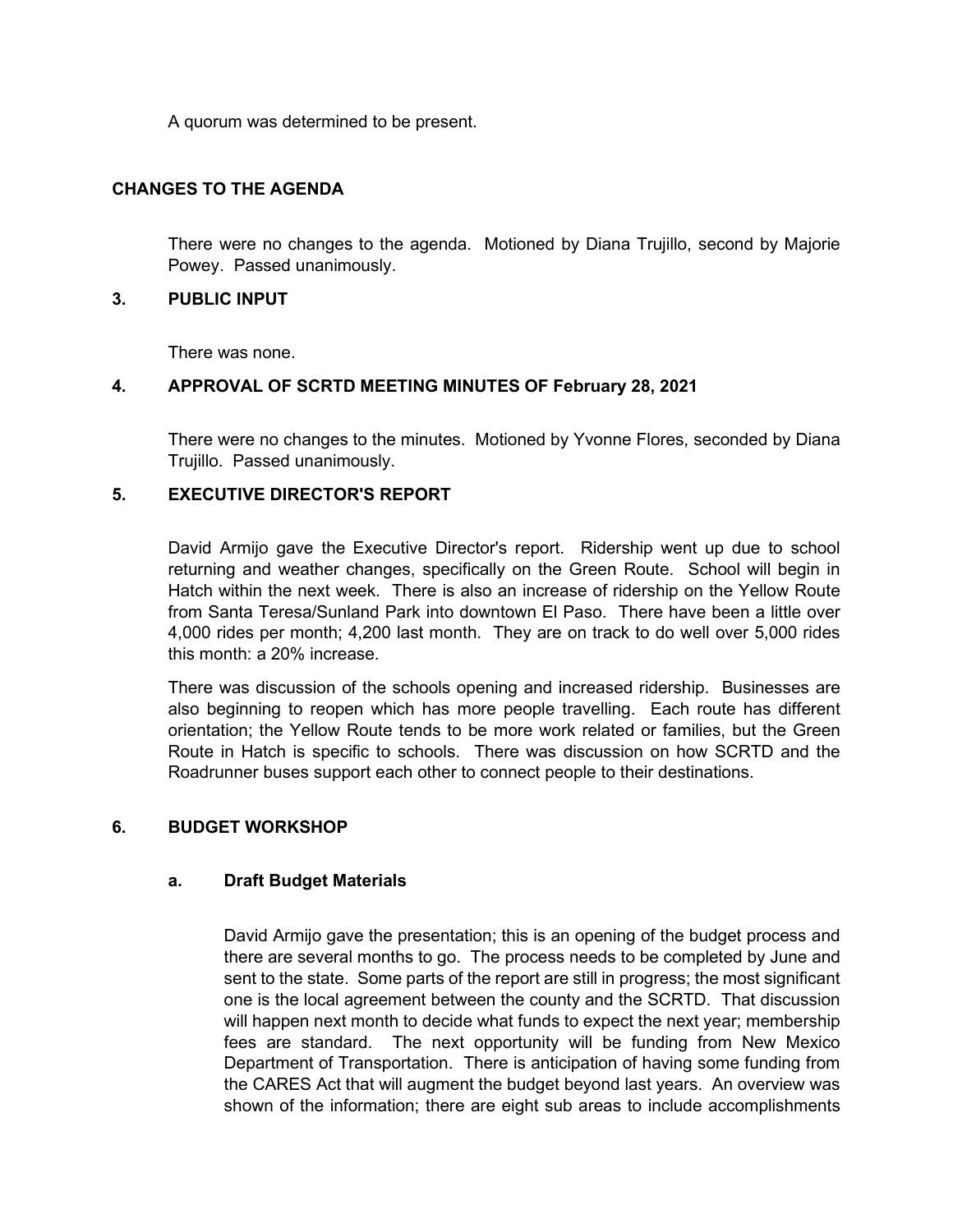from last year, organizational chart, revenues, expenses to include splitting the grants into the 5311 Rural and 5307 Urban, capital projects, goals, objectives, and potential challenges.

Accomplishments include developing buses that responded to COVID restrictions; driver's shields, providing masks with help from the county, etcetera. Staff has done well with dealing with the different state directives between New Mexico and El Paso. Both areas have mask mandates; there has been some pushback but generally speaking everyone wears their masks. Fares were eliminated during the pandemic; there will need to be discussion on how to bring them back as the revenue is needed. A major project included receiving funds from not only federal but also private and nonprofit funds; \$30,000.00 grant from AARP for the new bus shelter and benches. SCRTD took over a bus service that has been in place for eight years between the city of Sunland Park and city of El Paso. They were successful in receiving a grant of \$1.3 million for two hybrid buses which will be shown in the revenues section. The buses are run out of the Sunland Park location and refueled once every three days.

Ridership from October added roughly 3,000 rides a month; this month may go well above that amount. Based on the increase ridership there may be an added \$500,000.00 to the budget in new revenues. Staff operated and began a new bus facility in Sunland Park; there have been some attempted break-ins over the five months but has been deflected due to the cameras and security service. They went from five operators to 16 operators as there are now 14 buses. Staff is able to have operators check in and out on cells phones, track speeds, and know where they are to improve the security.

The organizational chart was shown. The past couple years had a budget for an administrative assistant, but they have had to go without the position for budget reasons; it has been added back in this year. All positions are currently filled but staff is looking at adding another maintenance position as there are only two mechanics. Dispatchers have been added but staff is still short. A senior manager of operations was added; to aid Mr. Armijo in his work as well as become a leader as the program grows.

Adam Shea discussed revenues. Appropriations for fiscal year 2021 was included as well as estimations for fiscal year 2022. There was an increase in 2021 from 2020 due to appropriations of the two buses. There will be an anticipated 31% decrease from 2021 to 2022 but there will not be any large bus purchases; some are in the process but there is a decrease in operating revenue as well as the appropriations revenue. Staff expects to be able to fully function based on what it anticipated, membership dues, agreements, potential bus fares, etcetera. There have been improvements with overall accountability.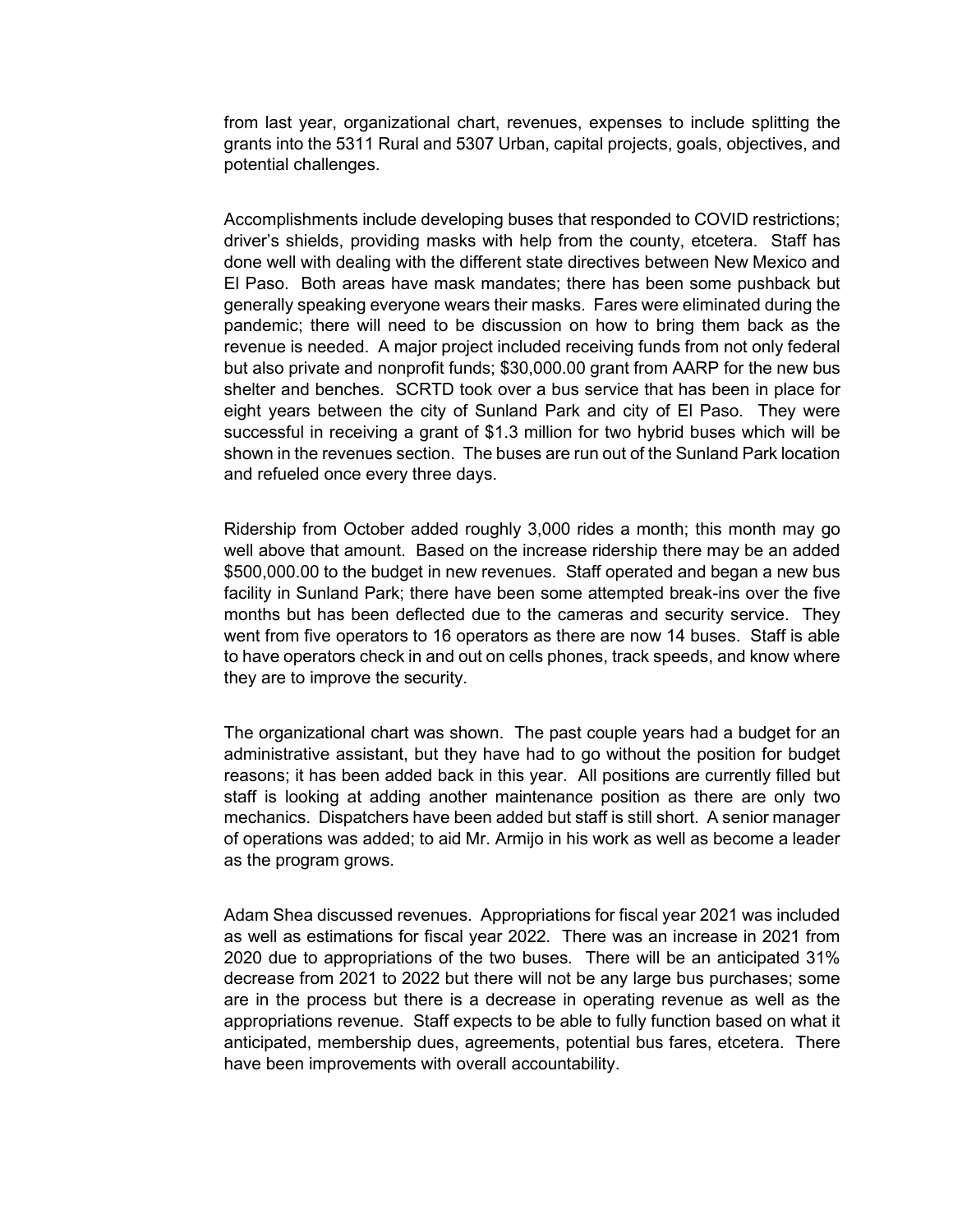Fiscal year 2020 expenses were shown as well as fiscal year 2021 expenses; based on the overall budget approved and operating of it. Fiscal year 2021 budget was revised during last month's meeting which is why there are differences between fiscal year 2020 and fiscal year 2021. There was an increase in expenditures from fiscal year 2020 to fiscal year 2021 of roughly 53.5%. Mr. Shea anticipates presenting an annual budget for fiscal year 2022 with the expenses broken out. Javier Perea asked for a view of the entire table, so no information is missing. Mr. Shea will forward the information to the Board.

The end total for fiscal year 2020 annual budget was \$1,109,044.53 and fiscal year budget was \$1,701,895.00: difference of \$592,850.47. Mr. Armijo added that as they move to the fiscal year 2022 budget the capital related and service items should not be in the operation budget and so they will be broken out moving forward. A reason there are differences between fiscal year 2020 and fiscal year 2021 budget is because of the COVID related items. There was discussion on what the fiscal year means; it runs from July 1st to June 30th.

There was discussion on having the information and numbers sent earlier with the notice of the agenda in order to allow the Board to have time to review the information; the information will be sent with enough time to peruse prior to the meetings. There will be follow ups on the specifics for fiscal year 2022 budget in the coming months. This meeting is an outline as far as comparison and general expenditures from the last and current fiscal years. The largest amount of the expenditure budget is personnel which has been reviewed. The remainder of the budget is still in process for the next fiscal year. Staff hopes to provide a preliminary next month as to what will be proposed.

There was discussion on an increase of 600% on subscriptions, dues, taxes, and licenses from fiscal year 2020 to fiscal year 2021; fiscal year 2020 did not have a line specifically for the taxes and licenses. Mr. Shea combined the taxes, licenses, and interest taxes into one line item. There was discussion on other line items with large increases, advertisements, promotions, and Camino Real. The previous fiscal year had a budget of \$1,150.00 but the current fiscal year there was almost \$17,000.00 worth of advertisements: maps, brochures, request for job openings, ads for masks on the buses, etcetera. The previous budgets were very general, and Mr. Shea prefers more detail.

There was discussion of looking at the line items closely; when line items are being re-identified the Board needs to look at where the line shifted from in order to know where the money is coming and going. Yvonne Flores would like to have a presentation of where the money was moved from and the new line items they are going to as well as compare fiscal year 2021 to the proposed fiscal year 2022; the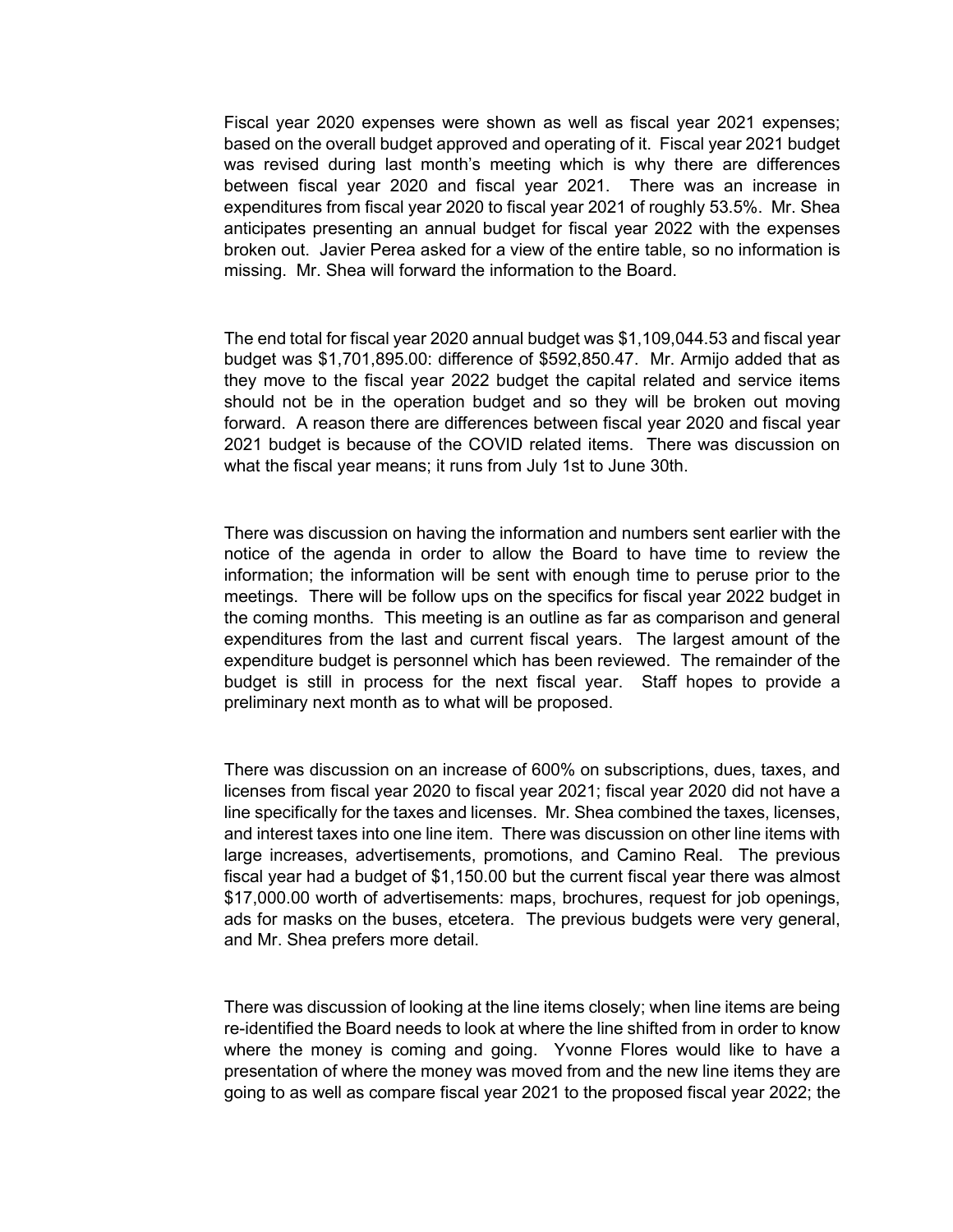changing of line items was discussed and approved last month. Mr. Armijo stated that they could have further discussion next month on this subject with the third quarter information.

The labor and benefits were shown; specifically, wages, salaries, and fringe benefits based on fiscal year 2020 totaling \$1,045,270.27. The wages of \$805,172.72 is the current fiscal year 2021; when the budget was developed people were still employed that have since left. There was discussion on the difference between budgeted and actuals in regard to the numbers. The total \$1,106.312.71 was the original budget that was developed; the adjustment from last month moved the funds around to different line items. There was discussion on why the wages and fringe decreased; there was anticipation that all they needed was \$805,172.72 based on the current payroll was being conducted. There was discussion on how they will base next fiscal year's budget due to the FTE's; they were adjusted. For example, the number of operators is showing 14 but currently they are at 17. There was discussion on how Mr. Shea came about the number \$805,172.72.

The wages for next fiscal year were shown based on the current payroll and roster; an increase of roughly 16%. There was discussion on what the numbers are based off of, actual after adjustment. The past fiscal year had less personnel at the beginning and what is currently; the numbers are based off current. Nora Barraza asked Mr. Shea to break down how many additional employees by section are increasing or decreasing; he will bring that information to the next meeting. The breakdown of operators and staff for 5311, the major center in Anthony, New Mexico was shown. The breakdown of operators and staff for 5307, the Sunland Park facility, was shown. There was discussion on whether Mr. Armijo is full time or part time; the administrative staff is part time between the two facilities. For maintenance, the supervisor is part time between the two facilities as well with one full time maintenance staff in each facility.

The potential grants in the next fiscal year will include funding for more buses; two of the three used vehicles acquired from Albuquerque are well beyond retirement. A picture was shown of the ARBOC fleet buses; these can be purchased through state procurement provided by Creative Coach. The ARBOC buses are similar in style to the Trans Star buses but have different sizes and low floors; this could eliminate the lift as the ramp could be operated with ease. Staff will look to continue to renovate the Anthony facility; the garage roof doors need to be raised, possibly add canopies in the area where parking was just redone in order to cool the buses, and possibly put solar panels on the canopies. Staff is looking to see how they can bring fuel on site at Sunland Park. There was discussion of if the ARBOC buses are wheelchair accessible; they are more accessible compared to the lift buses. Staff hopes to get the buses by the end of the year.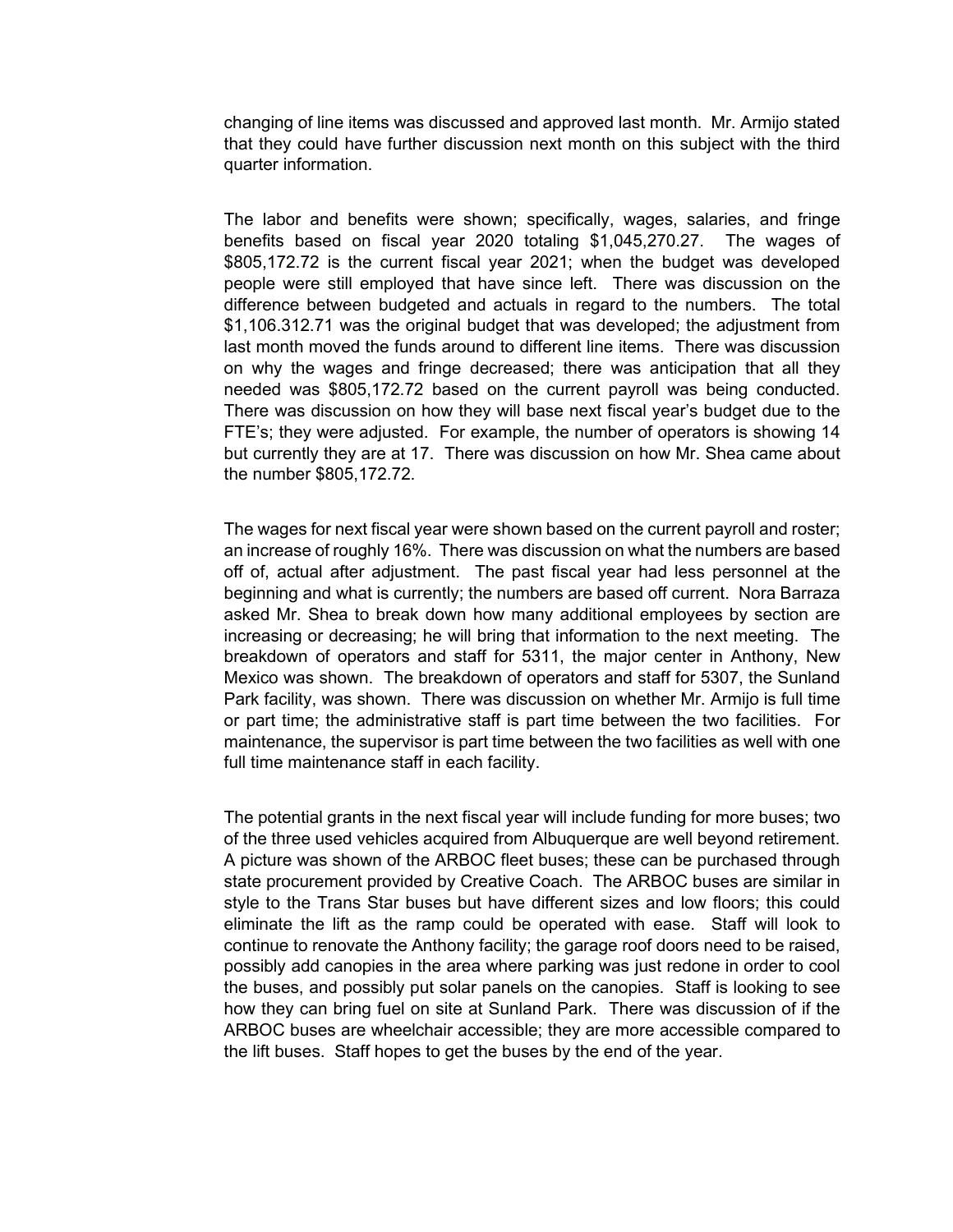Most buses need to be fueled daily; the hybrid only needs fuel every three days. A WEX card is used to receive discounts which waives the taxes on the fueling. However, it is a security issue to have the operators use the cards as they come and go, and then new cards must be sent out. Staff is hoping to find a more efficient way and possibly have the fuel on the premises which may lower costs. A large capital project includes replacing the poles and signs; it can be printed through a local contractor to be specific to the routes. There is hope that having specific signs will improve communications in the field. There are roughly 300 signs to be replaced. Staff is in discussions with two contractors regarding a fair system to use smart phones for fares and have a validator on the bus for those who do not have a smart phone but do have a credit card in order to pay electronically. This will allow them to introduce fare mediums such as a daily pass, a monthly pass, etcetera without having to print the items and control them from a security point of view. Transfers cost more money than the fares bring in so this would be a better solution.

Mr. Armijo suggested to have further discussions at the next meeting regarding these objectives. Some are carryovers such as securing more federal and local funding. On the federal side they are working with the city of El Paso and waiting for a meeting with them to see if they can tap into the 5307 Urban Funds that affect services from Chaparral, Anthony, Sunland Park, and Santa Teresa. Current estimate is \$541,000.00 a year both for fiscal 2021 and fiscal 2022. There will also be CARES Act funds. A slide was shown in regard to establishing partnerships, El Paso as well as other nonprofits. There is interest for a carpool van program, particularly in Sierra County and Otero County. The state run program seems to be limited; staff has tried to work with them but have not been successful. Staff is also looking into doing a pilot program; they were funded by the state at the last round to work with Santa Teresa Industrial Park. Staff will bring a more definitive presentation at another time.

As the organization has grown from five to 26, employee training programs are being investigated; this will be discussed at another presentation. Staff is looking to develop a plan for bus services in Sierra County; the additional funds would allow them to free up the 5311 which would allow for service. Staff is looking to see when they can begin collecting fares again and other options for safety measures. Next month the contractor will have a presentation on the 10 year plan; staff is excited for the recommendations as they move forward. There was discussion on if any routes are being planned through the town of Mesilla for next fiscal year; yes, there are. The contract agreement between the town of Mesilla and Las Cruces has not been received yet which they need to know what can be done. Staff is looking at establishing a cross town route; the Green Route could come through Mesilla to the university. The on call services have also been modified to operate from Doña Ana Village to the Move It Center. Staff is considering creating one big route of those. There was more discussion on the various routes and what possibilities there are of connection.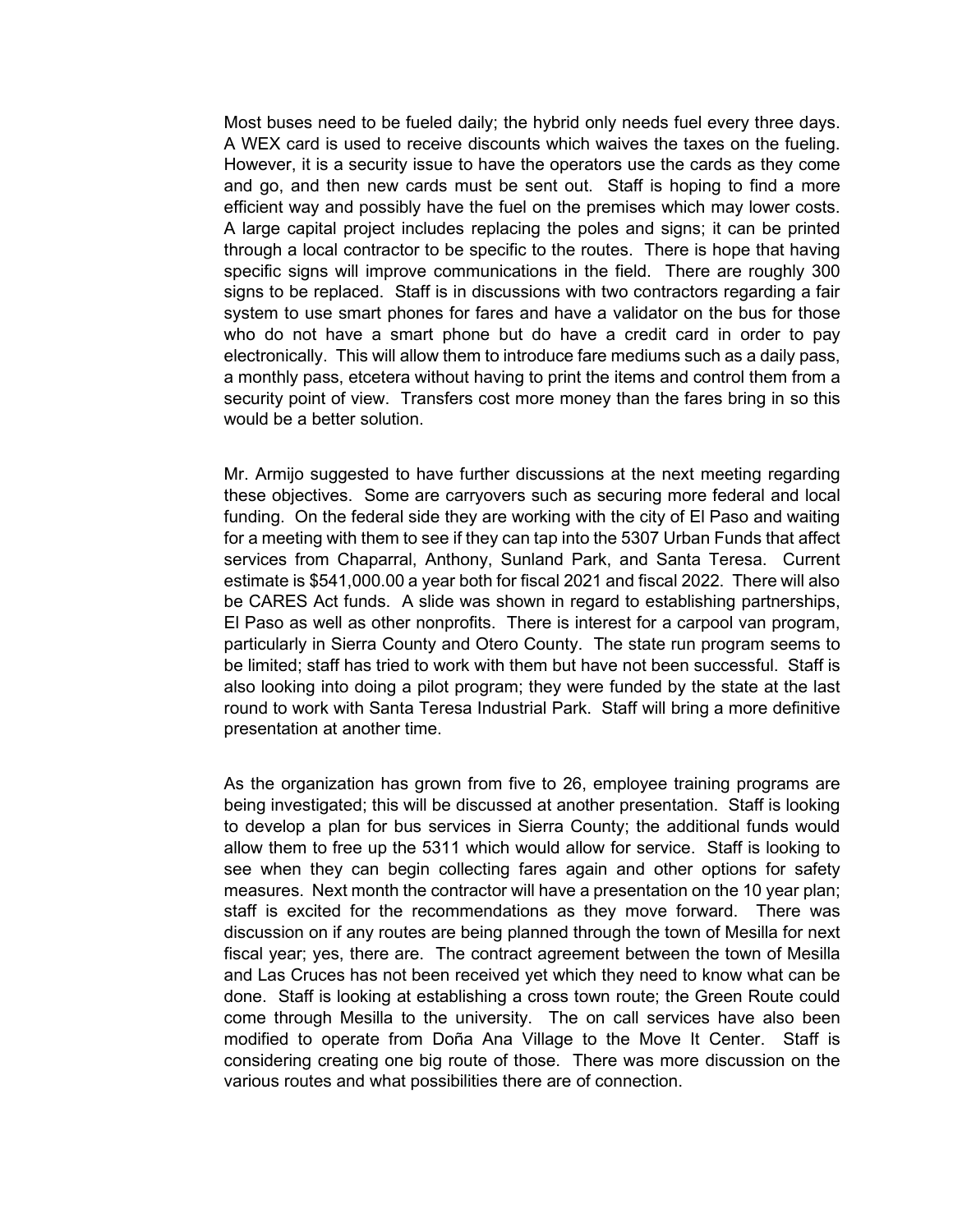There was discussion on the budget; the majority of the employees seem to be receiving a decrease in salary. The salaries seem lower because the holiday and vacation bank was broken out of the rest of the salaries and put into a different line item of holiday and vacation pay. During the audit there was a line item for vacation pay as a separate line item which is why this was broken out the way it was. Nora Barraza commented that she does not like seeing it broken down that way as she is used to seeing the total wages. Adam Shea will make sure the total wages are in one column so that they can see the total with vacation; it will not be included as far as the actual expense portion of the budget. There was discussion as to whether this affects the employee's retirement with PARA; it does not.

There was discussion on businesses that are growing in the Las Cruces Innovation and Industrial Park near the airport and whether there are transportation possibilities in the area. Staff has not looked at that area for services as of yet. They are available for technical assistance to Roadrunner or connect with them for the services. Mr. Armijo would like more information to talk with Roadrunner and see where they can help; he will reach out to Michael Bartholomew. There was discussion on how transportation connects the community and brings commerce.

#### **b. Development of Goals and Objectives**

David Armijo commented that post-COVID and discussions from NMDOT has him more optimistic regarding funding. He believes the funding will be consistent moving forward and will bring opportunities; they hope for a response in April. Last year the budget was settled by May but had to be amended in July because more money was received from NMDOT. Mr. Armijo added that he believes they are in a better position going to the county as well.

Staff level was chaotic but survivable; they maintained roughly 80% to 85% of services with some savings due to schools but there were issues with recruiting. Finding people with CDL's have been difficult across the board; the transit industry coach operators are around 48 years of age. There are a fair number of operators with SCRTD for the past five years which have filed for retirement because they were in other programs and are now close to 60 years or older. Staff has used recruiting firms and LinkedIn for all positions. Another issue with finding employees is expertise needed. Mr. Armijo is training Adam Shea on grants to make sure the expertise is not lost; every month they must submit for six separate invoices for federal funds. Mr. Armijo is also working with an intern and some staff in regard to the service planning, route schedules, and working with Google maps; this is more difficult to train. There are lots of funding that could be achieved if the local match is met.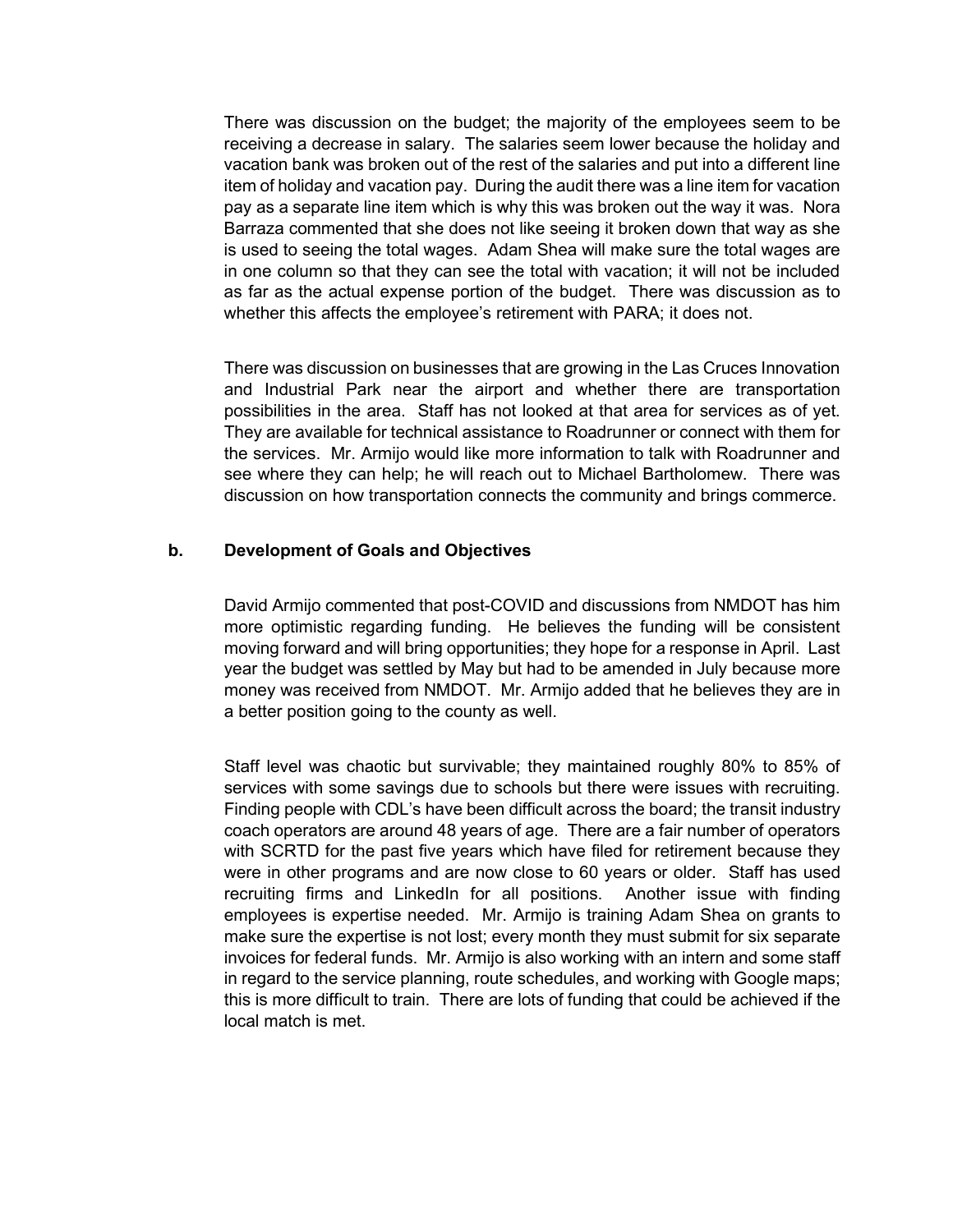## **7. BOARD COMMENT**

Nora Barraza commended Mr. Armijo, Mr. Shea, and the staff for putting this together; budget done the right way is a priority for her. She added that she is very pleased with the progress of SCRTD with Mr. Armijo's leadership and believes that Mr. Shea will be a great asset. There was discussion on the Camino Real situation. There was an audit done on the report and the auditors confirmed the internal numbers. The previous budget in 2020 had a \$3,000.00 budget which was closed out and staff paid what they thought they owed. The auditors were unable to confirm numbers from Camino Real; the additional costs had to do with expenses, fees, and etcetera. Staff sent a letter with a check in July for \$3,000.00 to settle the account which was the agreement a year ago. Mr. Armijo will send additional details to the Board.

Majorie Powey commented that there is an issue with the city and the county not paying in but there have been years where there was nothing. She suggested they would get better results if they could get up there and prove the value of having a local route as well as a connection to Hatch. She added that in a recent meeting for grants everything was tabled because they do not know what their budget is for the coming year; the biggest issue is tourism. Mr. Armijo commented that if they receive the federal funds some of it can be used to pick up some costs for services down south which would free up money on the 5311 pool of funds which could be used to support an operation in Sierra County. The amounts on the slides are what is expected to be in the revenues; an additional \$200,000.00 was requested to support Sierra County. Mr. Armijo suggested doing something more localized or run the service to connect into Las Cruces via Hatch; he discussed more of the proposed routes. He added that he was asked to provide technical assistance to Sierra County, in particular T or C, for funds to have a summer shuttle vehicle; the assistance was provided.

Yvonne Flores thanked Mr. Armijo and Mr. Shea for making this a successful operation. She added that the deliverables are wonderful.

# **8. ADJOURNMENT - Next meeting April 24, 2021**

 $\overline{\phantom{a}}$  , where  $\overline{\phantom{a}}$  , where  $\overline{\phantom{a}}$  ,  $\overline{\phantom{a}}$  ,  $\overline{\phantom{a}}$  ,  $\overline{\phantom{a}}$  ,  $\overline{\phantom{a}}$  ,  $\overline{\phantom{a}}$  ,  $\overline{\phantom{a}}$  ,  $\overline{\phantom{a}}$  ,  $\overline{\phantom{a}}$  ,  $\overline{\phantom{a}}$  ,  $\overline{\phantom{a}}$  ,  $\overline{\phantom{a}}$  ,  $\overline{\phantom{a}}$  ,

**Chairperson**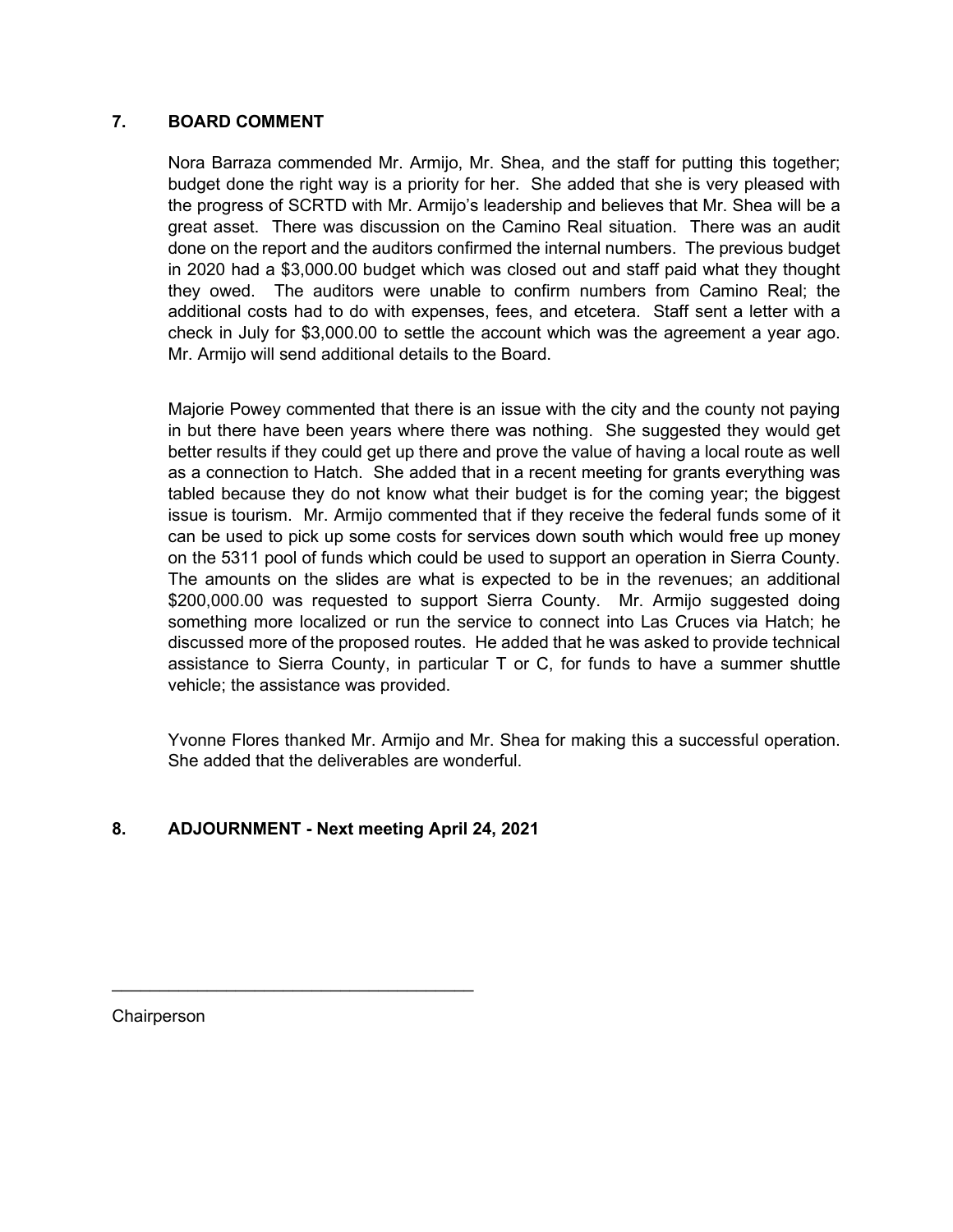# **#6 Executive Directors Report – David Armijo**

The monthly Executive Director's report will be provided verbally at the Board Meeting. A copy of the presentation will be released prior to the meeting.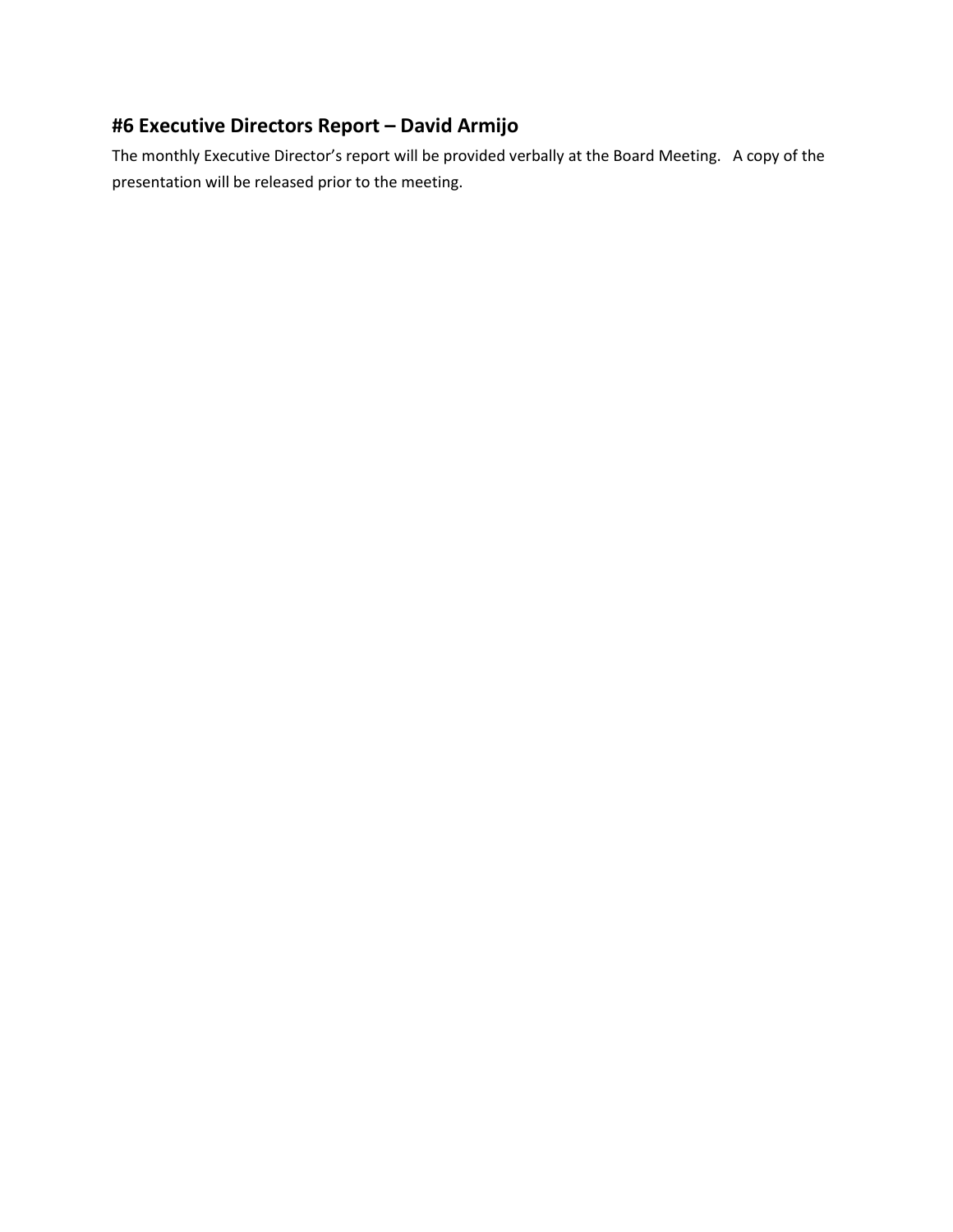# **#7 Discussion and Action Items:**

### **a. Annual Audit Presentation**

The Auditors will present the findings from the annual audit. The State Auditor has approved the audit for release.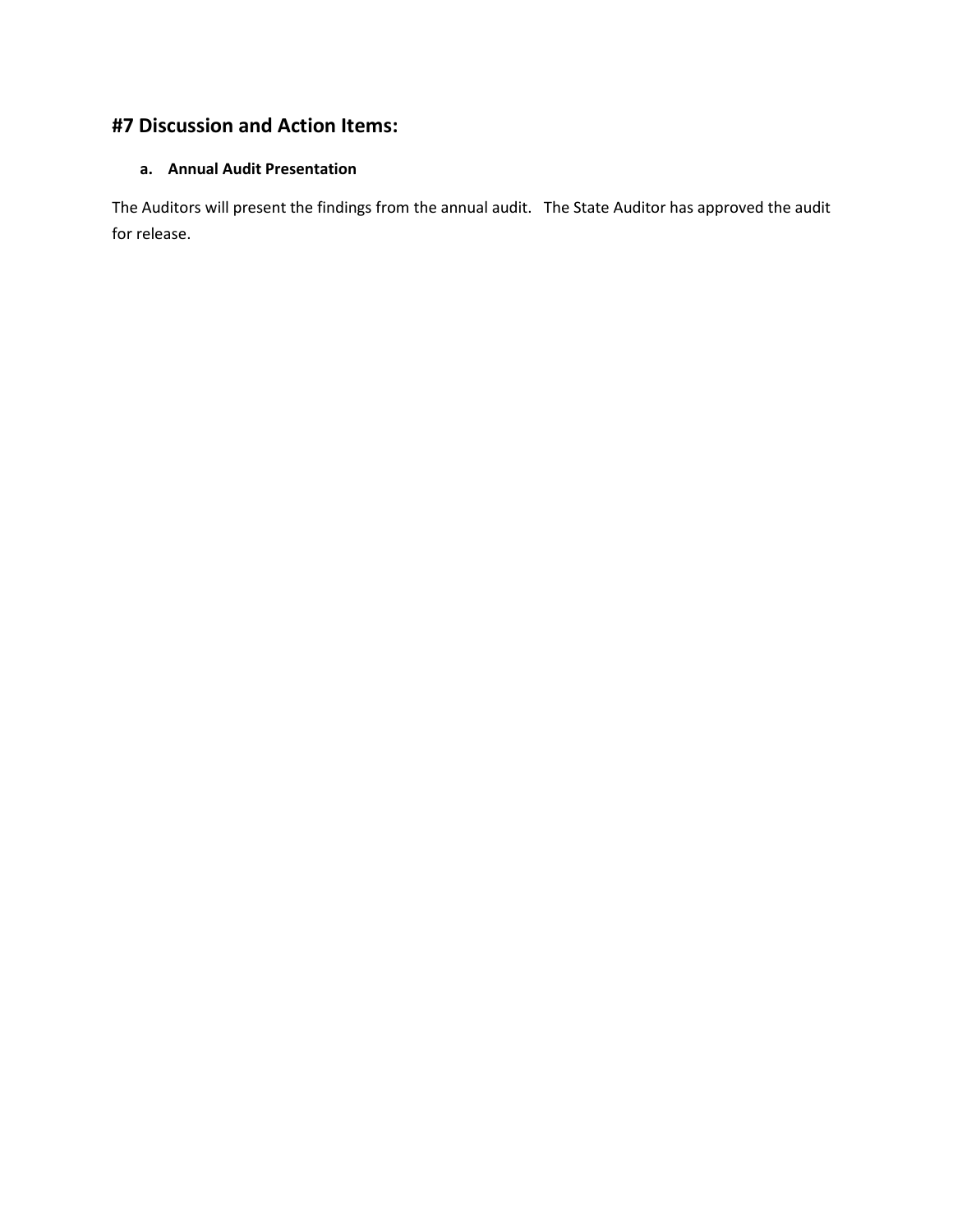# **b. Resolution Approving Annual Audit**

#### **South Central Regional Transit District**

#### **Resolution Number: FY21-11**

A Resolution approving the South Central Regional Transit District Audit for Fiscal Year July 1st, 2019 to June 30th, 2020.

**WHEREAS**, the South Central Regional Transit District Board of Directors met in a meeting Wednesday, April 28<sup>th</sup>, 2021 in the Dona Ana County Offices, 845 N. Motel Blvd., Las Cruces, N.M.; and,

**WHEREAS,** the South Central Regional Transit District approves the Audit for Fiscal Year July 1st, 2019 to June 30th, 2020,

**NOW, THEREFORE, BE IT RESOLVED** by the Board of Directors of the South-Central Regional Transit District does hereby approve the Audit for Fiscal Year July 1<sup>st</sup>, 2019 to June 30<sup>th</sup>, 2020.

**ADOPTED AND APPROVED THE 28th DAY OF APRIL 2021.**

Javier Perea, SCRTD Board Chair

ATTEST:

David Armijo, Executive Director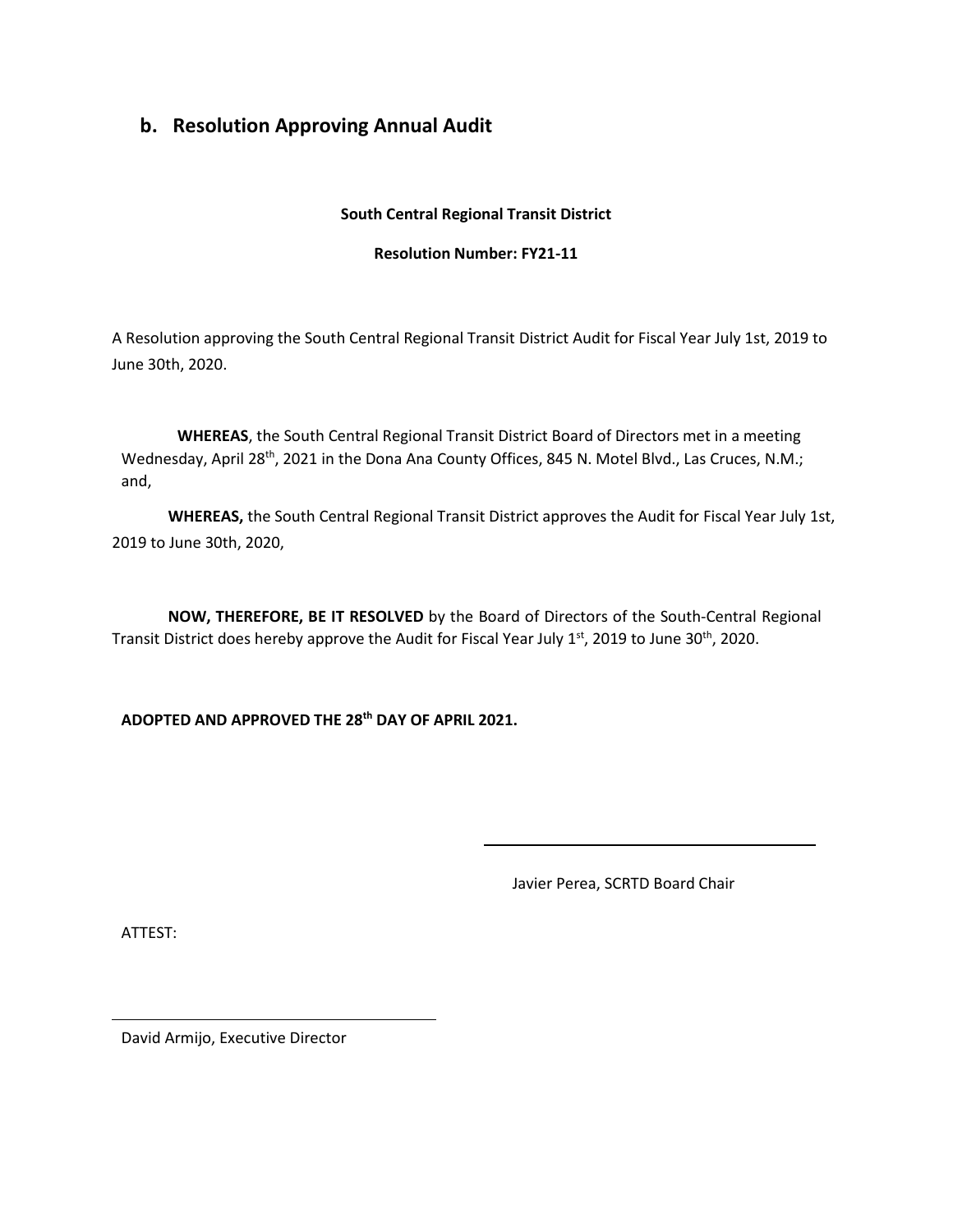**c. Third Quarter Financial Report**

**Third Quarter Financial Report - Bank Balance**

# **Bank of the West BNP Paribas**

| <b>South Central Regional Transit District</b> |             |                                          |
|------------------------------------------------|-------------|------------------------------------------|
| $Mar-21$                                       |             |                                          |
|                                                |             |                                          |
| Money Market                                   | \$40,160.74 | (Interest rate at .07% per year)         |
| <b>Operating Account - 2003</b>                | ٠           | Closed out to the Payroll Account - 2011 |
| Payroll Account - 2011                         | \$42,915.76 |                                          |
|                                                |             |                                          |
| Total Cash on Hand at 03/31/2021               |             | \$83,076.50                              |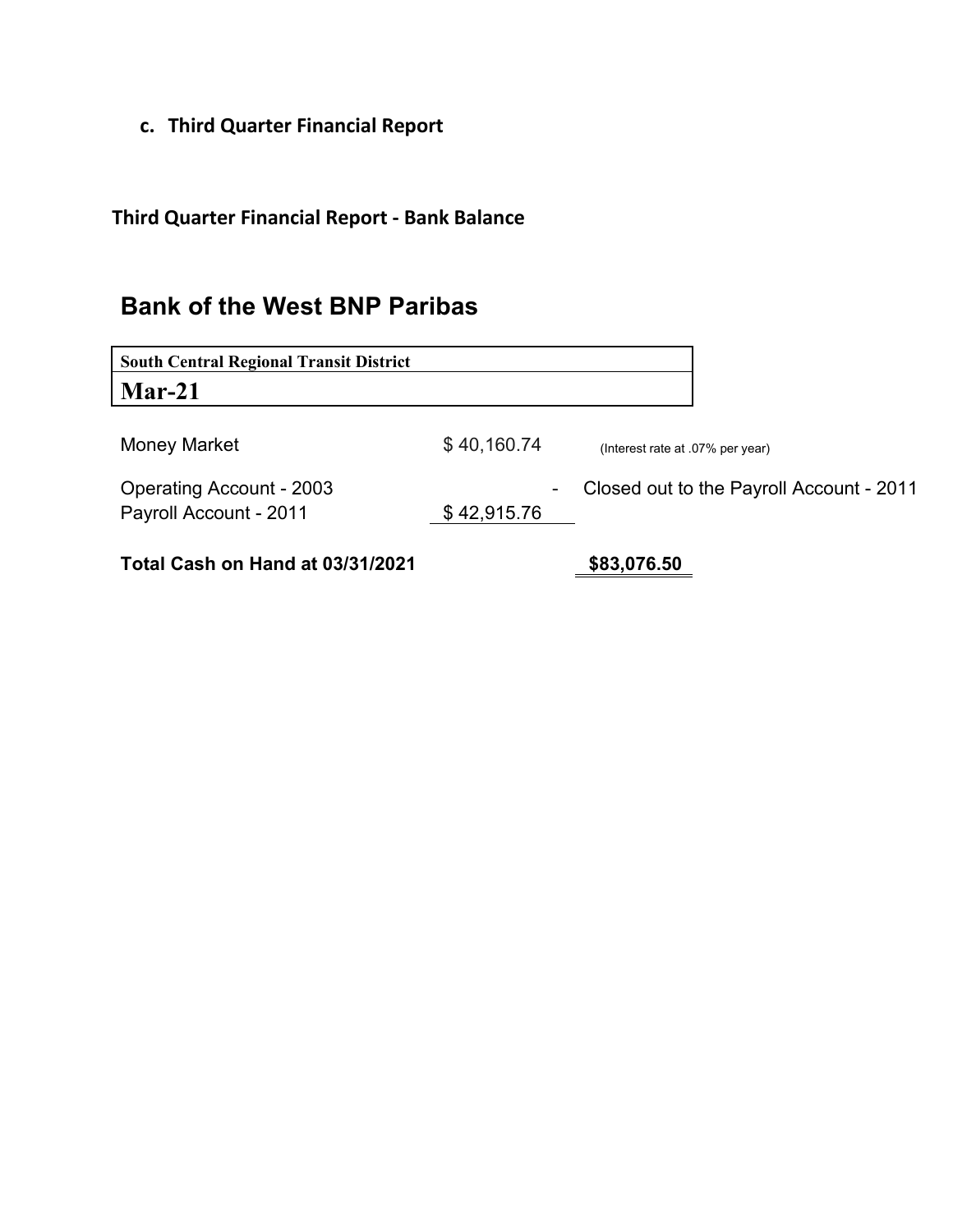# **Expenditures**

| <b>FY20-21 - 3rd Quarter - FY 2021</b>                    | <b>Reporting for 3rd Quarter 2020-2021</b> |                                        |                                           |                       |                                    |         |                                                 |  |
|-----------------------------------------------------------|--------------------------------------------|----------------------------------------|-------------------------------------------|-----------------------|------------------------------------|---------|-------------------------------------------------|--|
| <b>Descriptions</b>                                       | <b>Approved Budget</b>                     | <b>Revision</b><br>Approved -<br>Aug20 | <b>Adopted Revisions</b><br>Feb. 25, 2021 | <b>Revised Budget</b> | <b>Year to Date</b><br>Expenditure | % YTD   | Remaining<br><b>Budgeted</b><br><b>Expenses</b> |  |
| <b>Personnel Services</b>                                 |                                            |                                        |                                           |                       |                                    |         |                                                 |  |
| <b>Salaries</b>                                           | 863,146.00                                 | 48,880.00                              | (106, 853.28)                             | 805, 172.72           | 592,367.41                         | 73.57%  | 212,805.31                                      |  |
| <b>Employee Benefits</b>                                  |                                            |                                        |                                           |                       |                                    |         |                                                 |  |
| FICA/Medicare Tax                                         | 63,544.00                                  | 3,739.32                               | (5,665.00)                                | 61,618.32             | 43,943.75                          | 71.32%  | 17,674.57                                       |  |
| Unemployment Tax                                          |                                            | 968.00                                 | 4,674.91                                  | 5,642.91              | 3,123.88                           | 55.36%  | 2,519.03                                        |  |
| Workers Comp Insurance                                    | 24,200.00                                  | 220.36                                 | 9,177.64                                  | 33,598.00             | 15,098.00                          | 44.94%  | 18,500.00                                       |  |
| Health Insurance and Life                                 | 113,373.00                                 | 7,200.00                               | (15, 260.00)                              | 105,313.00            | 83,709.70                          | 79.49%  | 21,603.30                                       |  |
| Retirement - PERA & PERA Smart Save                       | 63,784.00                                  | 3,739.32                               |                                           | 67,523.32             | 42,827.02                          | 63.43%  | 24,696.30                                       |  |
| <b>Travel &amp; Maintenance</b>                           |                                            |                                        |                                           |                       |                                    |         |                                                 |  |
| Travel - Reimbursement                                    | 6,500.00                                   |                                        |                                           | 6,500.00              | 4,419.59                           | 67.99%  | 2,080.41                                        |  |
| Fuel - WEX                                                | 115,000.00                                 | 23,493.00                              | (18, 487.82)                              | 120,005.18            | 86,716.00                          | 72.26%  | 33,289.18                                       |  |
| Maintenance on Vehicles                                   | 25,000.00                                  | 5,000.00                               | 20,000.00                                 | 50,000.00             | 36,832.26                          | 73.66%  | 13, 167. 74                                     |  |
| <b>Supplies</b>                                           |                                            |                                        |                                           |                       |                                    |         |                                                 |  |
| Equipment & Uniforms                                      | 22,500.00                                  |                                        |                                           | 22,500.00             | 14,471.33                          | 64.32%  | 8,028.67                                        |  |
| Shop Supplies & Shop Tools                                |                                            |                                        | 7,633.55                                  | 7,633.55              | 6,653.06                           | 87.16%  | 980.49                                          |  |
| Safety Equipment / Training                               |                                            |                                        | 3,569.69                                  | 3,569.69              | 1,556.47                           | 43.60%  | 2,013.22                                        |  |
| Fareboxes                                                 | 2,200.00                                   |                                        |                                           | 2,200.00              |                                    | 0.00%   | 2,200.00                                        |  |
| Supplies (Covid19)                                        | 12,800.00                                  | 2,260.00                               | 4,017.34                                  | 19,077.34             | 10,126.93                          | 53.08%  | 8,950.41                                        |  |
| <b>Insurances</b>                                         |                                            |                                        |                                           |                       |                                    |         |                                                 |  |
| D&O Insurance                                             | 3,640.00                                   |                                        |                                           | 3,640.00              | 509.00                             | 13.98%  | 3,131.00                                        |  |
| NM Municipal League - NMSIF                               | 66,000.00                                  | 17,500.00                              |                                           | 83,500.00             | 11,744.65                          | 14.07%  | 71,755.35                                       |  |
| <b>Contractual Services</b>                               |                                            |                                        |                                           |                       |                                    |         |                                                 |  |
| FineLine Graphics/Del Valle/Mason                         | 5,500.00                                   |                                        | 7,999.30                                  | 13,499.30             | 5,999.30                           | 44.44%  | 7,500.00                                        |  |
| Legal Fees                                                | 4,000.00                                   |                                        |                                           | 4,000.00              |                                    | 0.00%   | 4,000.00                                        |  |
| Professional Fees & Svcs/Audit                            | 38,294.00                                  | 10,000.00                              | (14, 629.00)                              | 33,665.00             | 12,455.94                          | 37.00%  | 21,209.06                                       |  |
| Alarm Monitoring / Airtime                                |                                            |                                        | 5,388.00                                  | 5,388.00              | 4,216.00                           | 78.25%  | 1,172.00                                        |  |
| SBLC - On-Call Project                                    |                                            |                                        | 9,387.50                                  | 9,387.50              | 4,582.50                           | 48.81%  | 4,805.00                                        |  |
| <b>AARP</b> Shelters                                      |                                            |                                        | 22,129.03                                 | 22.129.03             | 20,459.97                          | 92.46%  | 1,669.06                                        |  |
| SBLC - Ten Year Plan                                      | 62,500.00                                  |                                        |                                           | 62,500.00             | 38,664.75                          | 61.86%  | 23,835.25                                       |  |
| Services ADP fees/Janitorial/RC Creations/Zia Therapy/Mis | 5,200.00                                   |                                        | 9,570.60                                  | 14,770.60             | 11,518.76                          | 77.98%  | 3,251.84                                        |  |
| IT Services / Web Services                                |                                            |                                        | 3,448.93                                  | 3,448.93              | 2.852.41                           | 82.70%  | 596.52                                          |  |
| Drug & Alcohol Testing / Physicals / Background Checks    |                                            |                                        | 3,032.44                                  | 3,032.44              | 2,714.25                           | 89.51%  | 318.19                                          |  |
| <b>Operating Costs</b>                                    |                                            |                                        |                                           |                       |                                    |         |                                                 |  |
| Advertisements/Promotional                                | 350.00                                     |                                        | 16,410.58                                 | 16,760.58             | 12,062.89                          | 71.97%  | 4,697.69                                        |  |
| <b>Bus Facility Lease</b>                                 | 27,600.00                                  |                                        |                                           | 27,600.00             | 17,500.00                          | 63.41%  | 10,100.00                                       |  |
| Cell phone / T-Mobile / Internet                          | 4,800.00                                   |                                        | 1,000.00                                  | 5,800.00              | 4,716.98                           | 81.33%  | 1,083.02                                        |  |
| Conf/Seminars/Quickbooks/MS                               | 1,800.00                                   | 5,000.00                               | 1,476.37                                  | 8,276.37              | 3,925.25                           | 47.43%  | 4,351.12                                        |  |
| Office Equipment / COVID-19 Exp                           | 12,500.00                                  |                                        |                                           | 12,500.00             | 6,278.32                           | 50.23%  | 6,221.68                                        |  |
| Postage                                                   | 744.00                                     |                                        |                                           | 744.00                | 302.15                             | 40.61%  | 441.85                                          |  |
| Radios                                                    | 12,000.00                                  |                                        |                                           | 12,000.00             | 2,236.00                           | 18.63%  | 9,764.00                                        |  |
| Facilty Maintenance                                       |                                            |                                        | 9,557.17                                  | 9,557.17              | 9,154.35                           | 95.79%  | 402.82                                          |  |
| Subscription/Dues/Chamber/Bank Fees                       | 2,100.00                                   |                                        | 3,269.89                                  | 5,369.89              | 3,264.01                           | 60.78%  | 2,105.88                                        |  |
| Taxes & Licenses                                          |                                            |                                        | 4,867.40                                  | 4,867.40              | 1,941.40                           | 39.89%  | 2,926.00                                        |  |
| <b>Interest Expense</b>                                   |                                            |                                        | 4,545.96                                  | 4,545.96              | 2,254.49                           | 49.59%  | 2,291.47                                        |  |
| Utilities                                                 | 14,820.00                                  |                                        | (5,761.20)                                | 9,058.80              | 5,678.18                           | 62.68%  | 3,380.62                                        |  |
| Repaid Loan                                               |                                            |                                        | 15,500.00                                 | 15,500.00             | 15,500.00                          | 100.00% |                                                 |  |
| <b>Total Expenses</b>                                     | 1,573,895.00                               | 128,000.00                             | 0.00                                      | 1,701,895.00          | 1,142,376.94                       | 67.12%  | 559,518.06                                      |  |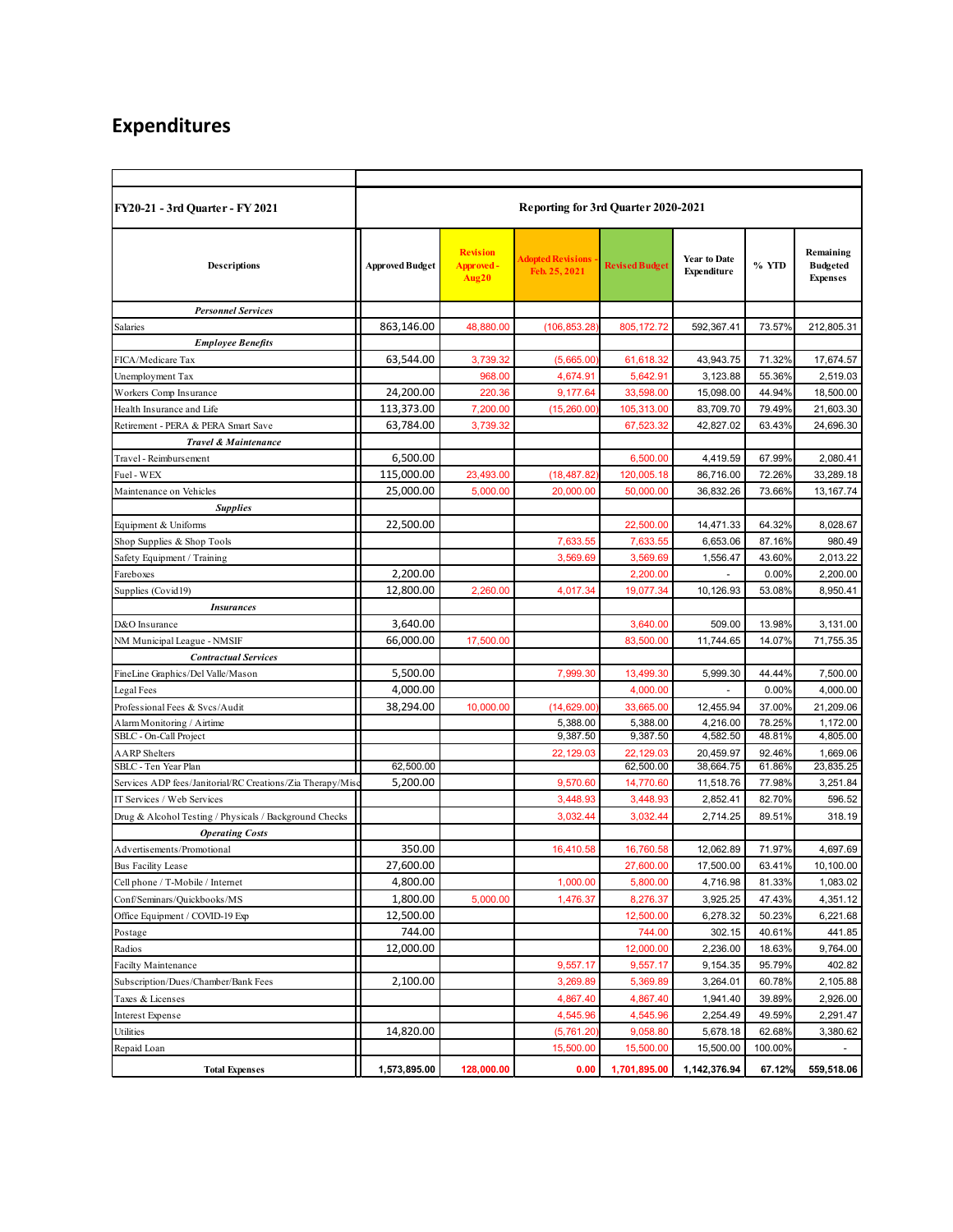# **Revenues**

| FY 20-21 Revenue                               |                    |                               |                                   |                                         |                                      |                    |                                |                                     |            |                                |
|------------------------------------------------|--------------------|-------------------------------|-----------------------------------|-----------------------------------------|--------------------------------------|--------------------|--------------------------------|-------------------------------------|------------|--------------------------------|
| <b>South Central Regional Transit District</b> |                    |                               |                                   |                                         |                                      |                    |                                |                                     |            |                                |
| <b>Operating Revenue</b>                       |                    | <b>Budgeted Revenue</b>       | $Jan-21$                          | <b>Feb-21</b>                           | $Mar-21$                             |                    | $Y-T-D$<br><b>Received PMT</b> | <b>Invoiced But Not</b><br>Received | $\%$ Y T D | <b>Balance</b>                 |
| <b>Membership Dues</b>                         |                    |                               |                                   |                                         |                                      |                    |                                |                                     |            |                                |
| CITY OF LAS CRUCES                             |                    | 49,980.00<br>$\mathcal{S}$    |                                   |                                         |                                      | \$                 | 49,980.00                      |                                     | 100%       | S                              |
| DONA ANA COUNTY                                |                    | S<br>43,164.00                |                                   |                                         |                                      | $\hat{\mathbf{s}}$ | 43,164.00                      |                                     | 100%       | $\mathbf S$                    |
| <b>SUNLAND PARK</b>                            |                    | S<br>7,208.00                 |                                   |                                         |                                      | \$                 | 7,208.00                       |                                     | 100%       | S<br>$\blacksquare$            |
| TOWN OF MESILLA                                |                    | S<br>1,124.00                 |                                   |                                         |                                      | $\hat{S}$          | 1,124.00                       |                                     | 100%       | S<br>$\overline{\phantom{a}}$  |
| <b>VILLAGE OF HATCH</b>                        |                    | $\mathcal{S}$<br>843.00       |                                   |                                         |                                      | $\mathbf S$        | 843.00                         |                                     | 100%       | S<br>$\overline{\phantom{a}}$  |
| <b>CITY OF ANTHONY</b>                         |                    | $\mathcal{S}$<br>4,680.00     | ¢<br>4,680.00                     |                                         |                                      | \$                 | 4,680.00                       |                                     | 100%       | S<br>$\blacksquare$            |
| <b>CITY OF ELEPHANT BUTTE</b>                  |                    | S<br>732.00                   |                                   |                                         |                                      | \$                 | 732.00                         |                                     | 100%       | $\mathbf{s}$<br>$\blacksquare$ |
| VILLAGE OF WILLIAMSBURG                        |                    | S<br>229.00                   | $\overline{\mathbf{s}}$<br>229.00 |                                         |                                      | \$                 | 229.00                         |                                     | 100%       | S<br>$\blacksquare$            |
| <b>TOTAL Membership Dues</b>                   |                    | S<br>107,960.00               | 4,909.00<br>$\mathbf S$           | <sup>S</sup><br>$\overline{a}$          | \$                                   | S                  | 107,960.00                     | <sup>S</sup><br>$\overline{a}$      | $100%$ \$  | $\overline{a}$                 |
| <b>Grants &amp; MOU</b>                        |                    |                               |                                   |                                         |                                      |                    |                                |                                     |            |                                |
| Dona Ana County GRT                            | P2101004           | 479,000.00<br>S               | 33,965.45<br>$\hat{\mathbf{S}}$   | 33.965.45<br>$\mathbf{s}$               | 33.965.45<br>S                       | $\mathbf S$        | 343,138.15                     | <sup>\$</sup><br>33,965.45          | 79%        | \$101,896.40                   |
| Dona Ana County Pilot Project                  | P21007             | <sup>S</sup><br>64,000.00     | $\hat{\mathbf{S}}$<br>14,096.40   | S<br>7,498.00                           | S<br>5,793.00                        | \$                 | 50,973.60                      | <sup>S</sup><br>5,333.00            | 88%        | \$<br>18,819.40                |
| NMDOT Pilot Project Funds                      | MO1704             | S<br>64,000.00                | $\mathbf{S}$<br>10,888.80         |                                         | $\overline{\mathbf{S}}$<br>12,339.40 | $\mathbf S$        | 45,434.40                      | <sup>S</sup><br>5,045.00            | 79%        | \$13,520.60                    |
| NMDOT 5311                                     | MO1664/1-CARES     | $\mathcal{S}$<br>175,867.52   |                                   |                                         |                                      | \$                 | 232,327.18                     |                                     | 132%       | S                              |
| NMDOT 5311*                                    | MO1733-CARES       | $\mathcal{S}$<br>601,368.26   | 17,457.61                         | 113,742.80                              | 73,556.75<br>S                       | \$                 | 341,328.91                     | S<br>74,715.21                      | 69%        | \$185,324.14                   |
| TXDOT 5307 Funds                               |                    | S<br>18,500.00                |                                   |                                         |                                      | $\mathbf S$        |                                |                                     | 0%         | 18,500.00<br>s                 |
| Planning Funds                                 | <b>SBLB, LLC</b>   | S<br>62,500.00                | 3,494.02<br>$\mathbf S$           | $\mathbf S$<br>8.525.00                 | S<br>15.977.13                       | $\mathbf S$        | 31,911.89                      |                                     | 51%        | 30,588.11<br>S                 |
| <b>TOTAL Grants &amp; MOU</b>                  |                    | \$1,465,235.78                | \$79,902.28                       | S<br>163,731.25                         | \$141,631.73                         |                    | \$1,045,114.13                 | 119,058.66<br>S                     | 79%        | \$368,648.65                   |
| <b>Other Source Revenue</b>                    |                    |                               |                                   |                                         |                                      |                    |                                |                                     |            |                                |
| <b>Bus Fares/Ticket Sales</b>                  |                    | 84,000.00<br>$\mathcal{S}$    |                                   |                                         |                                      | \$                 |                                |                                     | 0%         | 84,000.00<br>s                 |
| <b>Advertising Revenue</b>                     |                    | $\mathcal{S}$<br>12,000.00    |                                   |                                         |                                      | $\mathbf S$        | 3,660.00                       |                                     | 31%        | 8,340.00<br>S                  |
| <b>DMV</b> Fees                                |                    | S<br>37,500.00                |                                   | $\mathbf{\hat{S}}$<br>12.500.01         | <b>S</b><br>8,333.34                 | \$                 | 20,833.35                      | <sup>\$</sup><br>4,166.67           | 67%        | 12,499.98<br>S                 |
| <b>TOTAL Grants &amp; MOU</b>                  |                    | S<br>133,500.00               | $\mathbf S$                       | $\mathbf S$<br>12,500.01                | \$<br>8,333.34                       | S                  | 24,493.35                      | S<br>4,166.67                       | 21%        | \$104,839.98                   |
| <b>TOTAL REVENUES</b>                          |                    | \$1,706,695.78                | \$84,811.28                       | $\mathbf S$<br>176,231.26               | \$149,965.07                         |                    | \$1,177,567.48                 | S<br>123,225.33                     | 76%        | \$473,488.63                   |
|                                                |                    |                               |                                   |                                         |                                      |                    |                                |                                     |            |                                |
| <b>Capital Appropriations</b>                  |                    |                               |                                   |                                         |                                      |                    |                                |                                     |            |                                |
| FHWA Funds                                     | MO1761-Sec. 5307   | 1,170,528.00<br>$\mathcal{S}$ |                                   | 1,161,963.59<br>S                       |                                      | \$                 | 1,161,963.59                   |                                     | 99%        | 8,564.41<br>\$                 |
| Legislature Local Match                        | E2538              | S<br>180,000.00               |                                   | 180,000.00                              |                                      | \$                 | 180,000.00                     |                                     | 100%       | $\mathbf S$                    |
| MO1664 Rural 5311                              | Mo1664 Rural 5339  | $\mathcal{S}$<br>36,800.00    |                                   |                                         |                                      | \$                 | 23,587.20                      |                                     | 64%        | 13,212.80<br>S                 |
| NM DOT 5339 Facility                           | Mo1664 Rural 5339  | $\mathcal{S}$<br>74,243.22    |                                   |                                         |                                      | \$                 |                                | S<br>68,629.65                      | 92%        | 5,613.57<br>S                  |
| NM DOT 5339 Radios                             | Mo 1664 Rural 5339 | $\mathcal{S}$<br>30,761.10    |                                   |                                         |                                      | \$                 | 15,480.00                      |                                     | 50%        | 15,281.10<br>\$                |
| NMDOT 5311 (Bus)                               | Mo 1664 Rural 5339 | $\mathcal{S}$<br>74,262.90    |                                   |                                         | 2,875.46<br>S                        | \$                 | 5,750.92                       |                                     | 8%         | 68,511.98<br>S                 |
| <b>AARP</b> Shelters                           |                    | S<br>30,000.00                |                                   |                                         |                                      | $\mathbf S$        | 30,000.00                      |                                     | 100%       |                                |
| <b>TOTAL REVENUES</b>                          |                    | \$3,303,291.00                | \$84,811.28                       | $\vert$ \$ 1,518,194.85 \ \$ 152,840.53 |                                      |                    | \$2,594,349.19                 | S<br>191,854.98                     |            | 84% \$584,672.49               |